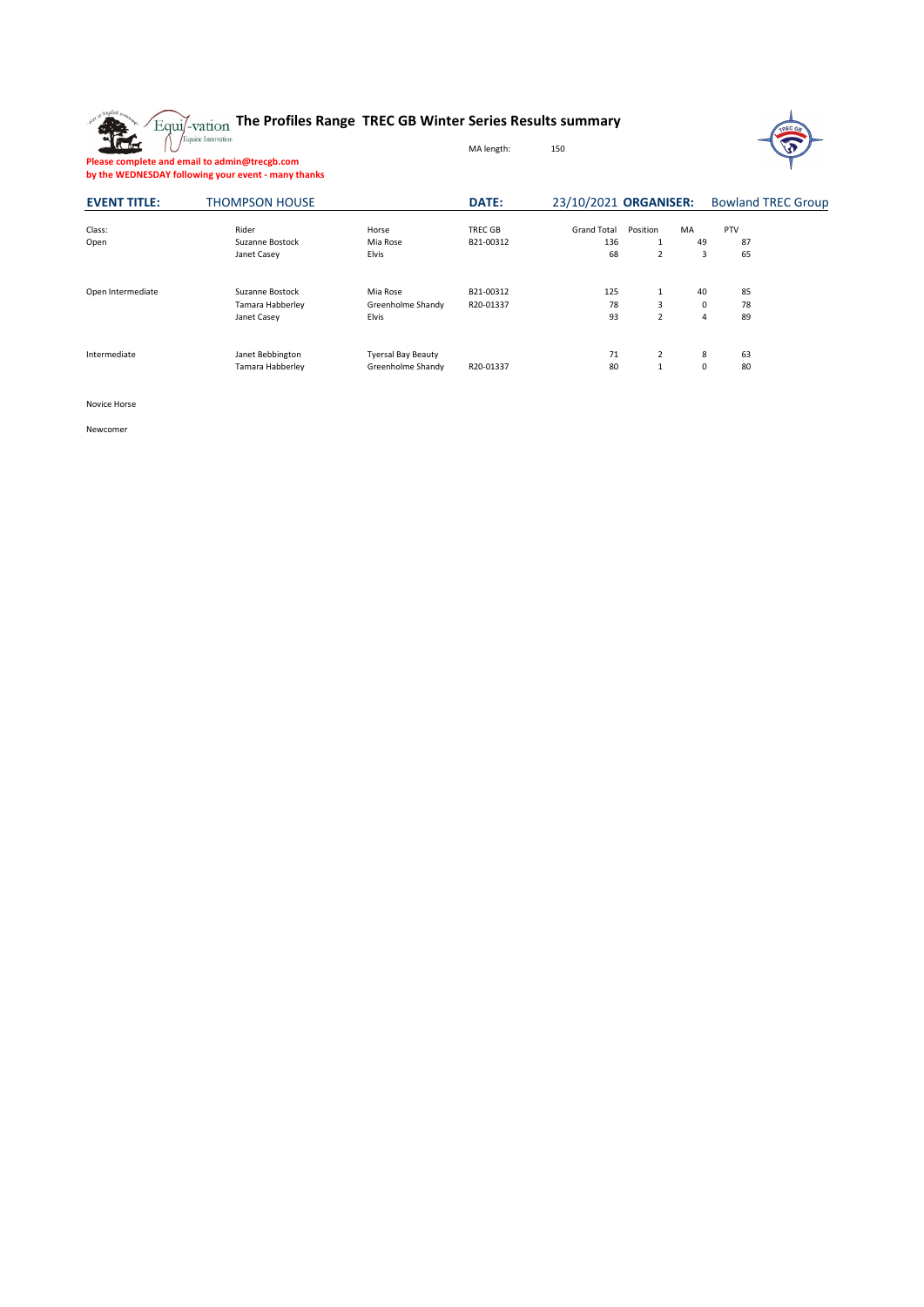

| <b>RIDER</b>    | TREC GB NO | HORSE (very important) | Bending<br>Jump | Fallen Branches<br>Ticket punch |          |              | Immobility<br>Nect Rein |              | Rein Back<br>Ditch |              | Deductions for circline<br><b>RIVER</b> |          | <b>PTV</b><br><b>TOTAL</b> | CANTER         | WALK | MA<br><b>TOTAL</b>      | <b>GRAND</b><br><b>TOTAL</b> | $\sqrt{\delta}$ |
|-----------------|------------|------------------------|-----------------|---------------------------------|----------|--------------|-------------------------|--------------|--------------------|--------------|-----------------------------------------|----------|----------------------------|----------------|------|-------------------------|------------------------------|-----------------|
| Suzanne Bostock | B21-00312  | Mia Rose               | 5               |                                 | 10       | 10           | 10                      | $\mathsf{q}$ | 10                 | 10           | 6                                       | 10       | 87                         | $\Omega$       |      | 49                      | 136                          |                 |
| Janet Casey     |            | Elvis                  | $\mathbf 0$     |                                 | $\Omega$ | 9            | $\Omega$                | 9            | 10                 | 10           | 10                                      | 10       | 65                         | $\Omega$       |      | $\overline{\mathbf{a}}$ | 68                           |                 |
|                 |            |                        | $\mathbf 0$     | $\Omega$                        | $\Omega$ | $\Omega$     | $\Omega$                | $\Omega$     | $\Omega$           | $\Omega$     |                                         | $\Omega$ |                            | $\overline{0}$ |      |                         | $\Omega$                     |                 |
|                 |            |                        | $\Omega$        | $\Omega$                        | $\Omega$ | $\mathbf 0$  |                         | $\Omega$     |                    | $\Omega$     |                                         | $\Omega$ |                            | $\mathbf{0}$   |      | U                       | $\Omega$                     |                 |
|                 |            |                        | $\Omega$        | $\Omega$                        | $\Omega$ | 0            |                         | $\Omega$     |                    | $\Omega$     |                                         |          |                            | $\Omega$       |      |                         | $\Omega$                     |                 |
|                 |            |                        | $\Omega$        | $\Omega$                        | $\Omega$ | $\mathbf{0}$ | $\Omega$                | $\Omega$     | $\Omega$           | $\Omega$     | $\Omega$                                | $\Omega$ |                            | $\mathbf{0}$   |      | $\Omega$                | $\Omega$                     |                 |
|                 |            |                        | $\Omega$        | $\Omega$                        | $\Omega$ | $\mathbf 0$  | $\Omega$                | $\Omega$     | $\Omega$           | $\Omega$     | $\Omega$                                | $\Omega$ |                            | $\mathbf{0}$   |      | $\Omega$                | $\Omega$                     |                 |
|                 |            |                        | $\Omega$        | $\Omega$                        | $\Omega$ | $\Omega$     | $\Omega$                | $\Omega$     | $\Omega$           | $\Omega$     | £                                       | $\Omega$ |                            | $\Omega$       |      | U                       | $\Omega$                     |                 |
|                 |            |                        | $\Omega$        | $\Omega$                        | $\cap$   | $\mathbf 0$  | $\Omega$                | $\Omega$     | $\Omega$           | $\Omega$     | $\Omega$                                | $\Omega$ |                            | $\overline{0}$ |      | $\Omega$                | $\Omega$                     |                 |
|                 |            |                        | $\mathbf 0$     | $\Omega$                        | $\cap$   | $\mathbf 0$  | $\Omega$                | $\Omega$     | $\Omega$           | $\Omega$     | $\Omega$                                | $\Omega$ |                            | $\mathbf{0}$   |      | U                       | $\Omega$                     |                 |
|                 |            |                        | $\mathbf 0$     | $\Omega$                        | $\Omega$ | $\Omega$     | $\Omega$                | $\Omega$     | $\Omega$           | $\Omega$     | $\sqrt{2}$                              | $\Omega$ |                            | $\overline{0}$ |      | U                       | $\Omega$                     |                 |
|                 |            |                        | $\Omega$        | $\Omega$                        | $\Omega$ | $\Omega$     | $\Omega$                | $\Omega$     | $\Omega$           | $\Omega$     | ſ                                       | $\Omega$ |                            | $\Omega$       |      |                         | $\Omega$                     |                 |
|                 |            |                        | $\mathbf 0$     | $\mathbf 0$                     | $\Omega$ | $\mathbf 0$  | $\Omega$                | $\Omega$     | $\Omega$           | $\Omega$     | $\Omega$                                | $\Omega$ |                            | $\mathbf{0}$   |      | U                       | $\Omega$                     |                 |
|                 |            |                        | $\Omega$        | $\Omega$                        | $\Omega$ | $\Omega$     | $\Omega$                | $\Omega$     | $\Omega$           | $\Omega$     | $\Omega$                                | $\Omega$ |                            | $\overline{0}$ |      | $\Omega$                | $\Omega$                     |                 |
|                 |            |                        | $\Omega$        | $\Omega$                        | $\Omega$ | $\Omega$     | $\Omega$                | $\Omega$     | $\Omega$           | $\Omega$     |                                         | $\Omega$ |                            | $\overline{0}$ |      | U                       | $\Omega$                     |                 |
|                 |            |                        | $\Omega$        | $\Omega$                        | $\Omega$ | $\Omega$     | $\Omega$                | $\Omega$     | $\Omega$           | $\Omega$     | r                                       | $\cap$   |                            | $\overline{0}$ |      | U                       | $\Omega$                     |                 |
|                 |            |                        | $\Omega$        | $\Omega$                        | $\Omega$ | $\Omega$     |                         | $\Omega$     |                    | $\Omega$     | $\mathcal{C}_{\mathcal{C}}$             | $\Omega$ |                            | $\overline{0}$ |      | $\Omega$                | $\Omega$                     |                 |
|                 |            |                        | $\Omega$        | $\Omega$                        | $\Omega$ | $\Omega$     |                         |              |                    | $\Omega$     | £                                       | $\Omega$ |                            | $\Omega$       |      | $\Omega$                | $\Omega$                     |                 |
|                 |            |                        | $\Omega$        | $\Omega$                        | $\cap$   | $\Omega$     |                         |              |                    | $\Omega$     |                                         |          |                            | $\Omega$       |      | $\Omega$                | $\Omega$                     |                 |
|                 |            |                        | $\mathbf 0$     | $\Omega$                        | $\Omega$ | $\mathbf 0$  | $\Omega$                | $\Omega$     | $\Omega$           | $\Omega$     | $\Omega$                                | $\Omega$ |                            | $\mathbf 0$    |      | $\Omega$                | $\Omega$                     |                 |
|                 |            |                        | $\Omega$        | $\Omega$                        | $\Omega$ | $\Omega$     | $\Omega$                | $\Omega$     | $\Omega$           | $\Omega$     | $\Omega$                                | $\Omega$ |                            | $\overline{0}$ |      | U                       | $\Omega$                     |                 |
|                 |            |                        | $\Omega$        | $\Omega$                        | $\Omega$ | $\Omega$     | $\Omega$                | $\Omega$     | $\Omega$           | $\Omega$     | C                                       | $\Omega$ |                            | $\overline{0}$ |      |                         | $\Omega$                     |                 |
|                 |            |                        | $\mathbf 0$     | $\Omega$                        | $\Omega$ | $\Omega$     | $\Omega$                | $\Omega$     | $\Omega$           | $\Omega$     |                                         | $\Omega$ |                            | $\overline{0}$ |      | U                       | $\Omega$                     |                 |
|                 |            |                        | $\Omega$        | $\Omega$                        | $\Omega$ | $\Omega$     | $\Omega$                | $\Omega$     |                    | $\Omega$     |                                         | $\Omega$ |                            | $\mathbf{0}$   |      | U                       | $\Omega$                     |                 |
|                 |            |                        | $\Omega$        | $\Omega$                        | $\cap$   | $\Omega$     | $\cap$                  | $\Omega$     |                    | $\Omega$     |                                         | $\Omega$ |                            | $\overline{0}$ |      | U                       | $\Omega$                     |                 |
|                 |            |                        | $\Omega$        | $\Omega$                        | $\Omega$ | $\Omega$     | $\Omega$                | $\Omega$     | $\Omega$           | $\Omega$     | r                                       | ſ        |                            | $\overline{0}$ |      | U                       | $\Omega$                     |                 |
|                 |            |                        | $\mathbf 0$     | $\mathbf{0}$                    | $\Omega$ | $\Omega$     | $\Omega$                | $\Omega$     | $\Omega$           | $\mathbf{0}$ | $\Omega$                                | $\Omega$ |                            | $\overline{0}$ |      | $\Omega$                | $\mathbf{0}$                 |                 |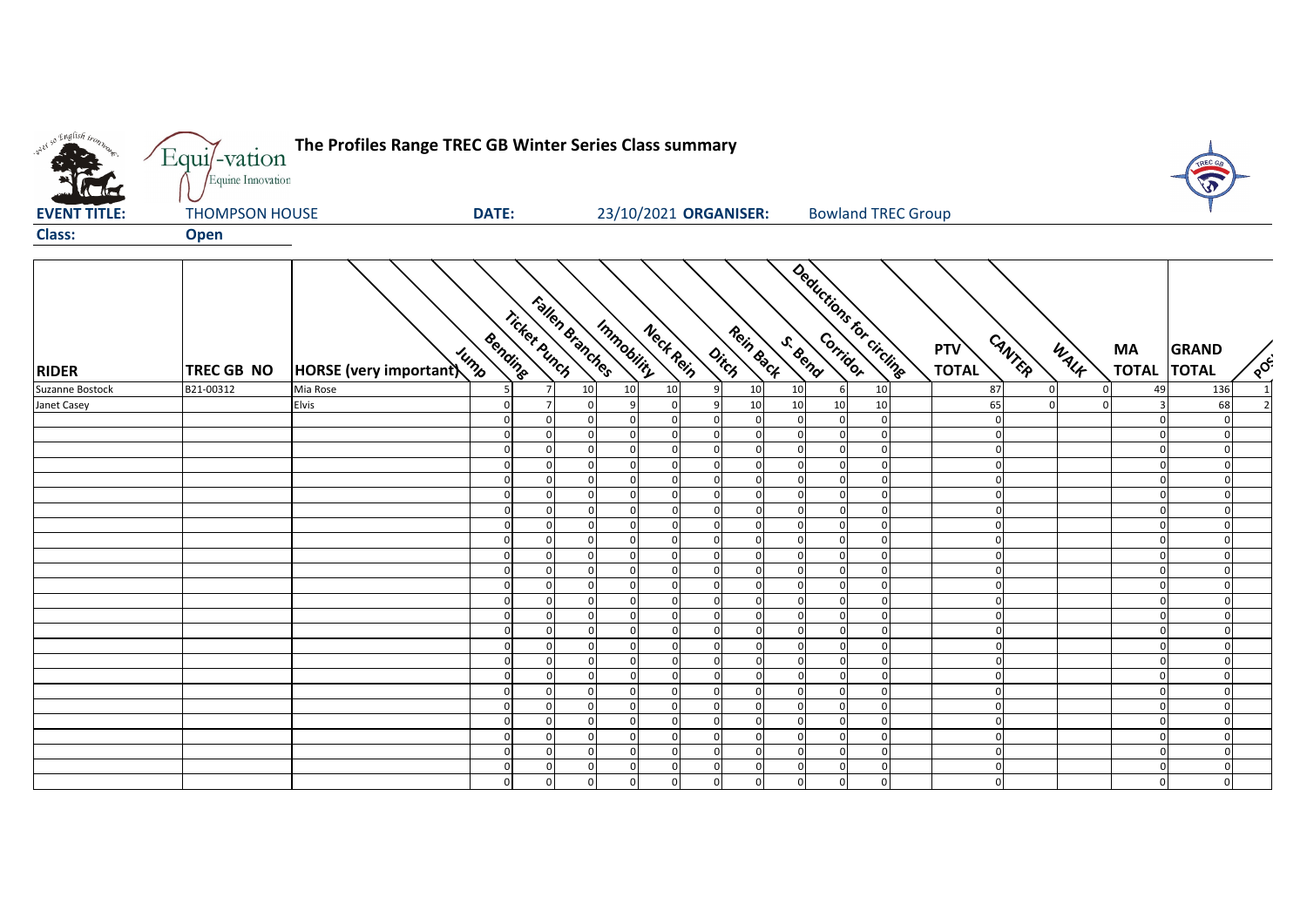| <b>KTH</b>          | Equi/-vation<br>Equine Innovation | The Profiles Range TREC GB Winter Series Class summary |                  |              |           |                       |                     |         |          |                                            |                 |                            |        |    |      |           |                                    |          |
|---------------------|-----------------------------------|--------------------------------------------------------|------------------|--------------|-----------|-----------------------|---------------------|---------|----------|--------------------------------------------|-----------------|----------------------------|--------|----|------|-----------|------------------------------------|----------|
| <b>EVENT TITLE:</b> | <b>Thompson House</b>             |                                                        | <b>DATE:</b>     |              |           | 23/10/2021 ORGANISER: |                     |         |          | <b>Bowland TREC Group</b>                  |                 |                            |        |    |      |           |                                    |          |
| <b>Class:</b>       | <b>Open Intermediate</b>          |                                                        |                  |              |           |                       |                     |         |          |                                            |                 |                            |        |    |      |           |                                    |          |
| <b>RIDER</b>        | TREC GB NO                        | <b>EDITE (Very important)</b>                          | Led Ticket Punch | Led Corridor | Leas Send | Leadinch              | Immobility<br>Mount | Bending | Corridor | Deductions for circling<br>Fallen Branches |                 | <b>PTV</b><br><b>TOTAL</b> | CANTER |    | WALF | <b>MA</b> | <b>GRAND</b><br><b>TOTAL TOTAL</b> | POSITION |
| Suzanne Bostock     | B21-00312                         | Mia Rose                                               | 10               |              |           |                       |                     | 10      |          | 10 <sup>1</sup>                            | -81             |                            | 85     | 30 |      |           | 125                                |          |
| Tamara Habberley    | R20-01337                         | Greenholme Shandy                                      |                  |              |           |                       |                     |         |          | 10                                         | 10 <sup>1</sup> |                            |        |    |      |           | 78                                 |          |
| Janet Casey         |                                   | Elvis                                                  |                  |              |           |                       |                     |         |          |                                            | 10 <sup>1</sup> |                            |        |    |      |           | 93                                 |          |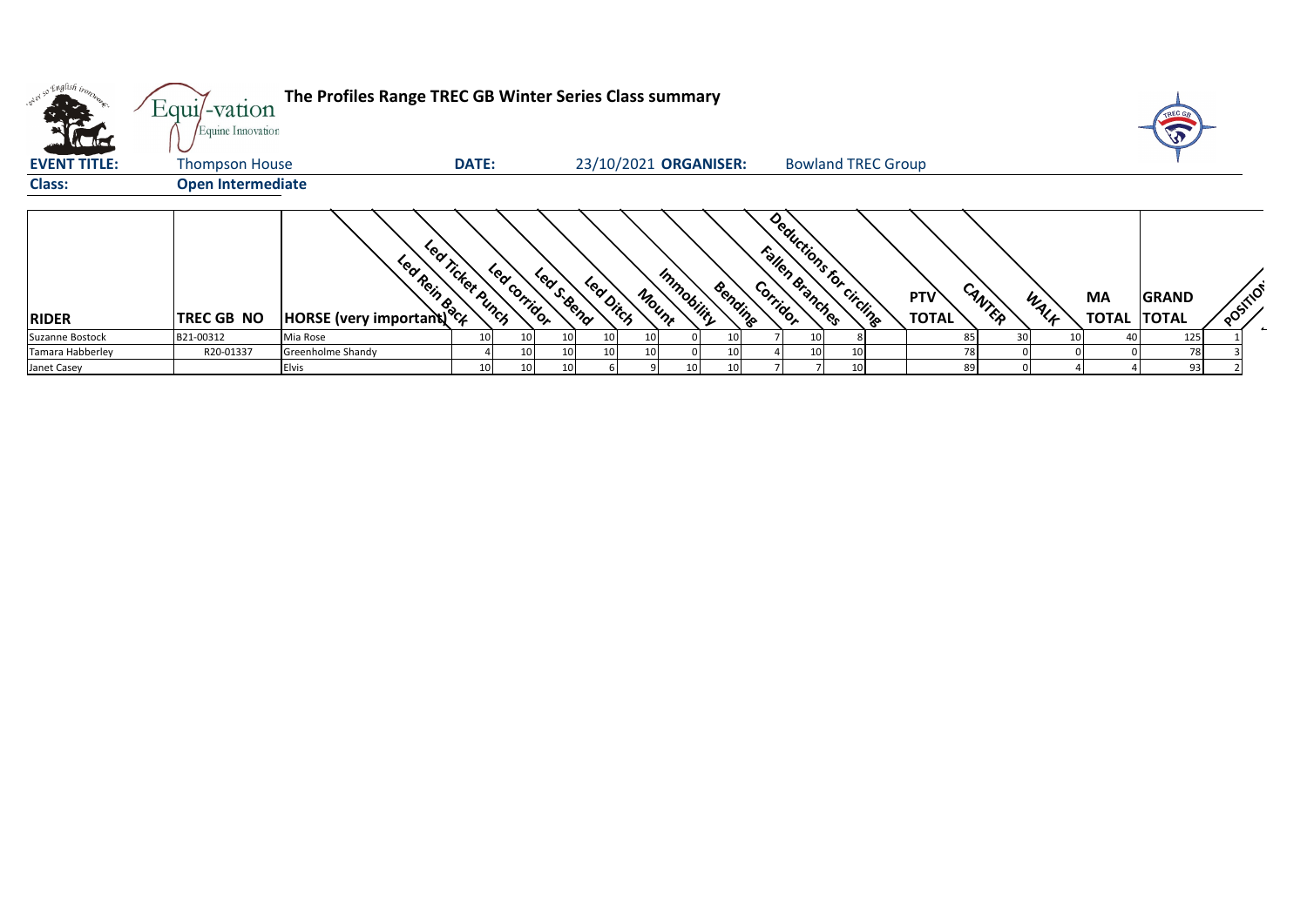| Evente (<br><b>VAC AREA</b> | Equi/-vation<br>Equine Innovation | The Profiles Range TREC GB Winter Series Class summary |              |                    |       |                                  |                                            |                     |                |    | TREC GB                            |          |
|-----------------------------|-----------------------------------|--------------------------------------------------------|--------------|--------------------|-------|----------------------------------|--------------------------------------------|---------------------|----------------|----|------------------------------------|----------|
| <b>EVENT TITLE:</b>         | <b>Thompson House</b>             |                                                        | <b>DATE:</b> | $23/10$ - $/21$    |       | <b>ORGANISER:</b>                | <b>Bowland TREC Group</b>                  |                     |                |    |                                    |          |
| <b>Class:</b>               | <b>Intermediate</b>               |                                                        |              |                    |       |                                  |                                            |                     |                |    |                                    |          |
| <b>RIDER</b>                | TREC GB NO                        | <b>Process</b><br>HORSE (very important)               | ticket punch | Corridor<br>S.Bend | Ditch | Immobility<br>Neck Rein<br>Weave | Deductions for circuits<br>Fallen Branches | PTV<br><b>TOTAL</b> | CANTER<br>WALK | MA | <b>GRAND</b><br><b>TOTAL TOTAL</b> | POSITION |
| Janet Bebbington            |                                   | <b>Tyersal Bay Beauty</b>                              |              |                    |       |                                  | 10<br>10                                   |                     |                |    |                                    |          |
| Tamara Habberley            | R20-01337                         | Greenholme Shandy                                      |              |                    |       |                                  | 10<br>101                                  |                     | $\mathsf{R}$   |    | 80                                 |          |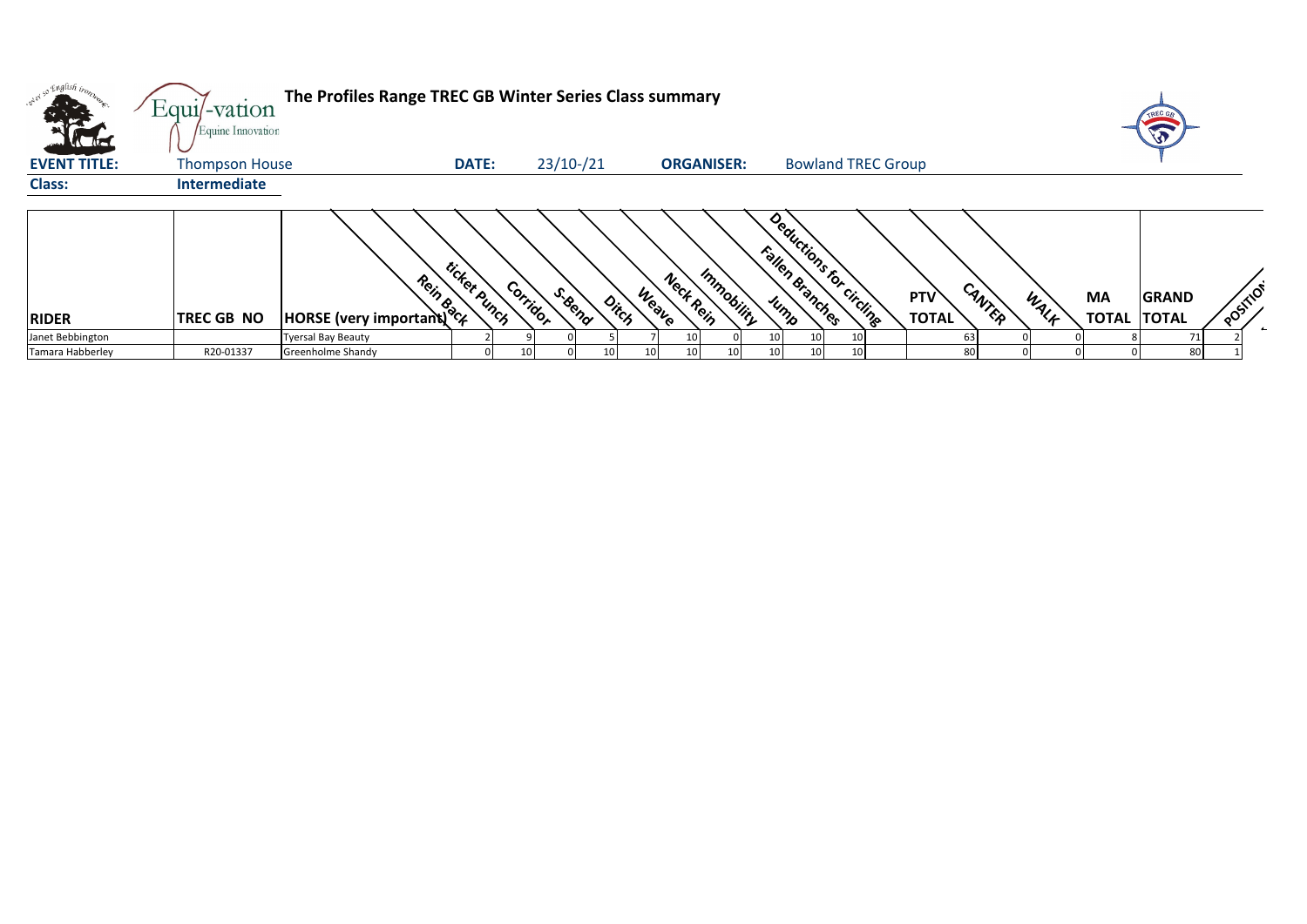| $\widehat{\widehat{\mathbf{v}}}$ |                       | <b>TREC GB Winter Series Class summary</b>  |                        |                          |                          |           |                                       |                           | W                                    |      |                    |                              |    |                          |
|----------------------------------|-----------------------|---------------------------------------------|------------------------|--------------------------|--------------------------|-----------|---------------------------------------|---------------------------|--------------------------------------|------|--------------------|------------------------------|----|--------------------------|
| <b>EVENT TITLE:</b>              | <b>THOMPSON HOUSE</b> |                                             | <b>DATE:</b>           |                          | 23/10/2021 ORGANISER:    |           |                                       | <b>Bowland TREC Group</b> |                                      |      |                    |                              |    |                          |
| <b>Class:</b>                    | 5/5 Novice / Starter  |                                             |                        |                          |                          |           |                                       |                           |                                      |      |                    |                              |    |                          |
| <b>RIDER</b>                     | <b>TREC GB NO</b>     | Obstacle 1<br><b>HORSE</b> (very important) | Obstacle<br>Obstacle 3 | Obstacle 9<br>Obstacle s | Obstacle ><br>Obstacle 6 | Obstacked | Deductions for circling<br>Obstacle 9 |                           | CANTER<br><b>PTV</b><br><b>TOTAL</b> | WALK | ΜA<br><b>TOTAL</b> | <b>GRAND</b><br><b>TOTAL</b> |    | POSITION<br>$\leftarrow$ |
| <b>Andrew Bond</b>               |                       | Rose of Rossendale                          |                        |                          |                          |           |                                       |                           | 78                                   |      | 4.5                | 82.5                         |    |                          |
| Louisa Olsen                     |                       | Herbie                                      |                        |                          |                          |           |                                       |                           | 67                                   |      |                    | 74                           |    |                          |
| <b>Carol Dial</b>                |                       | Hettie                                      |                        |                          |                          |           |                                       |                           | 70                                   |      | 3.5                | 73.5                         |    |                          |
| Michelle Clark                   |                       | Cardi                                       |                        |                          |                          |           |                                       |                           | 67                                   |      |                    | 71                           |    |                          |
| Pat Smith                        |                       | Al Fin                                      |                        |                          |                          |           |                                       |                           | 61                                   |      | 2.5                | 63.5                         |    |                          |
| Rachel Garlick                   |                       | <b>Bridie</b>                               |                        |                          |                          |           |                                       |                           | 58                                   |      |                    | 63                           |    |                          |
| <b>Kate Harrison</b>             |                       | Pyttla                                      |                        |                          |                          |           |                                       |                           | 62                                   |      |                    | 62                           |    |                          |
| <b>Charlene Lindsay</b>          |                       | Rocket                                      |                        |                          |                          |           |                                       |                           | 47                                   |      | 6.5                | 53.5                         |    |                          |
| <b>Rebecca Watson</b>            |                       | Holly                                       |                        |                          |                          |           |                                       |                           | 43                                   |      |                    | 49                           |    |                          |
| <b>Charlotte Watson</b>          |                       | Brandy                                      |                        |                          |                          |           | $\overline{0}$                        |                           | 31                                   |      |                    | 33                           | 10 |                          |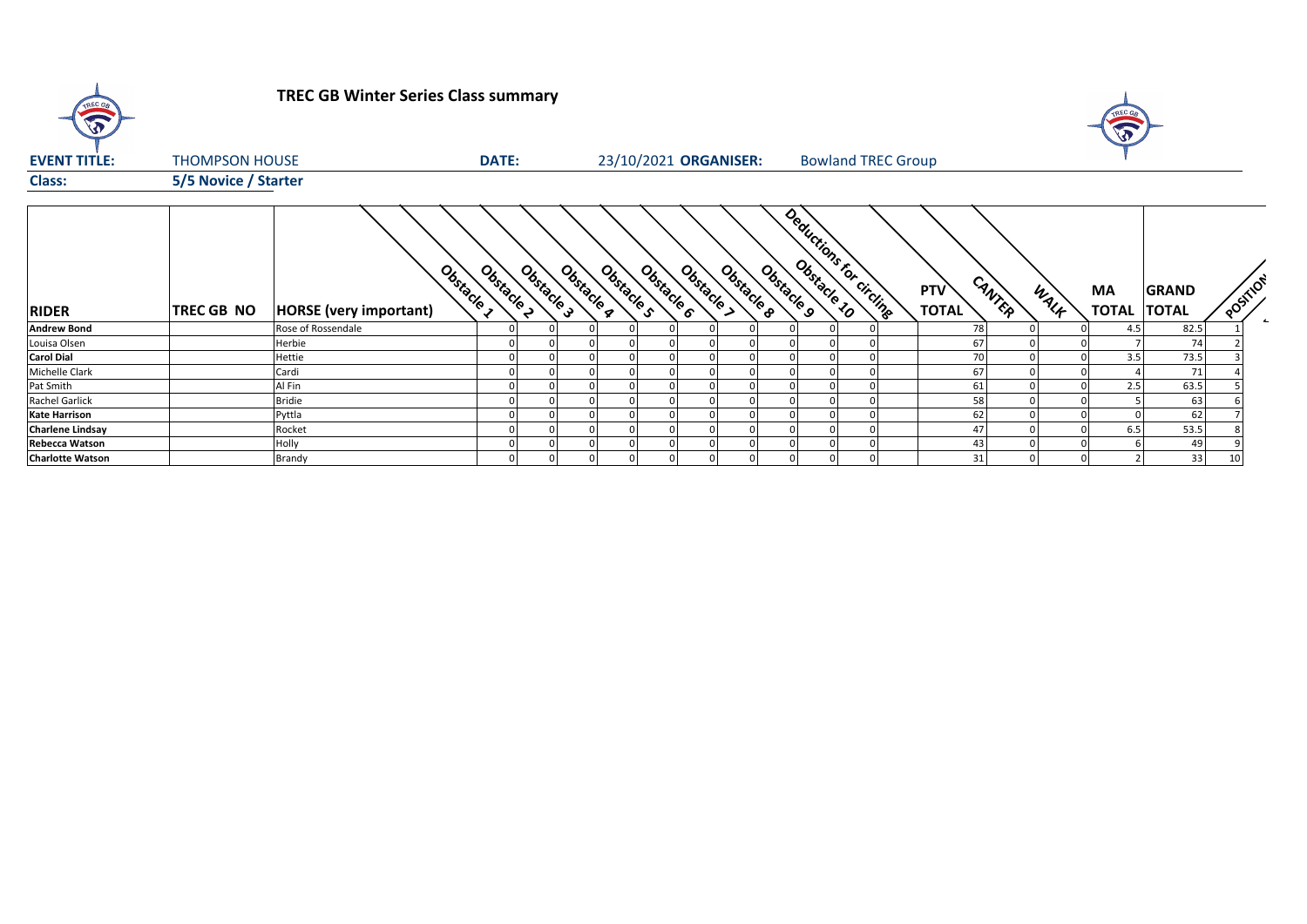| $\sqrt{2}$          |                             | <b>TREC GB Winter Series Class summary</b> |              |            |            |                       |                          |            |            |  |                           |  |                            |        |      |             |                              |         |
|---------------------|-----------------------------|--------------------------------------------|--------------|------------|------------|-----------------------|--------------------------|------------|------------|--|---------------------------|--|----------------------------|--------|------|-------------|------------------------------|---------|
| <b>EVENT TITLE:</b> | <b>THOMPSON HOUSE</b>       |                                            | <b>DATE:</b> |            |            | 23/10/2021 ORGANISER: |                          |            |            |  | <b>Bowland TREC Group</b> |  |                            |        |      |             |                              |         |
| <b>Class:</b>       | <b>Novelty (One Handed)</b> |                                            |              |            |            |                       |                          |            |            |  |                           |  |                            |        |      |             |                              |         |
| <b>RIDER</b>        | <b>TREC GB NO</b>           | Obstacle,<br><b>HORSE</b> (very important) | Obstacle 2   | Obstacle 3 | Obstacle q | Obstacle s            | Obstacle 6<br>Obstacle > | Obstacle & | Obstacle 9 |  | Deductions for Criting    |  | <b>PTV</b><br><b>TOTAL</b> | CANTER | WALK | MA<br>TOTAL | <b>GRAND</b><br><b>TOTAL</b> | POSTION |
| Michelle Clark      |                             | Cardi                                      |              |            |            |                       |                          |            |            |  |                           |  |                            |        |      | 19          | 94                           |         |
| Kate Harrison       |                             | Pyttla                                     |              |            |            |                       |                          |            |            |  |                           |  | 86                         |        |      |             | 91                           |         |
| Janet Bebbington    |                             | <b>Tyersall Bay Beauty</b>                 |              |            |            |                       |                          |            |            |  |                           |  | 73                         |        |      |             | 79                           |         |
| Carol Dial          |                             | Hettie                                     |              |            |            |                       |                          |            |            |  |                           |  |                            |        |      | 3.5         | 75.5                         |         |
| Pat Smith           |                             | Al Fin                                     |              |            |            |                       |                          |            |            |  |                           |  | 63                         |        |      |             | 66                           |         |
| Rachel Garlick      |                             | <b>Bridie</b>                              |              |            |            |                       |                          |            |            |  |                           |  |                            |        |      |             | 54                           |         |
| Charlene Lindsay    |                             | Rocket                                     |              |            |            |                       |                          |            |            |  |                           |  |                            |        |      |             |                              |         |